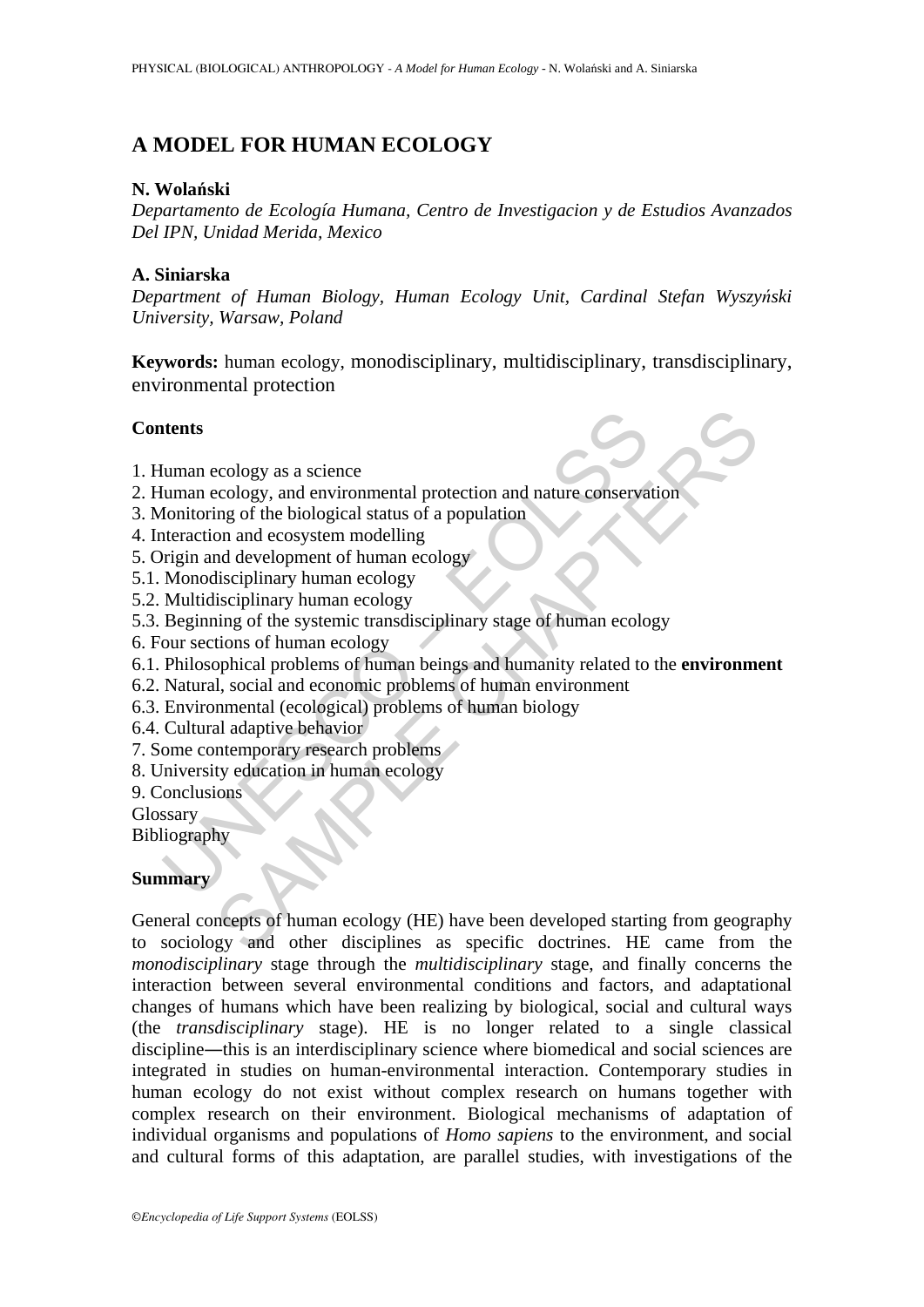environmental conditions in which human organisms and populations live. The entity of HE is the interaction, which means inter-relations between elements of the ecosystem. The elements are registered in the process of monitoring. The theoretical basis of HE is the general theory of systems, and modelling is the method of study. The research on human adaptational changes has been represented in anthropology since Darwinian times, first as the general idea of origin, evolution and variation of *Homo*, next as the interaction between genotype and environmental conditions in formation of the contemporary phenotypic variation. HE includes those aspects of problems which summarizes (on the basis of scientific research) effects of environment-human interactions, as a potential feedback risk for human organisms and population structures.

#### **1. Human ecology as a science**

man ecology (HE) is the science about *Homo* as the biological ge dynamic component of ecosystems. The species *Homo sapien* and other animals, has made us *humans* and finally *sapiens*. In the onder animals, has made us blogy (HE) is the science about *Homo* as the biological genus and his cultic component of ecosystems. The species *Homo sapiens* is characterient things, by his unique and peculiar culture. Culture has differentiate anima Human ecology (HE) is the science about *Homo* as the biological genus and his culture as a dynamic component of ecosystems*.* The species *Homo sapiens* is characterized, among other things, by his unique and peculiar culture. Culture has differentiated us from other animals, has made us *humans* and finally *sapiens*. In the above definition, biological and cultural unity of humans has been marked. The subject of research in HE is the human organism and human population in its interaction with the environment in which it exists—in particular the biological, social and cultural inter-relations of humans with their living conditions. In this sense human ecology is understood as a transdisciplinary science based on system theory. Human population is the center of the system under study. Humans cope with the environment for survival in two ways:

- 1) By the biological adaptation of their own body, which allows for sufficient existence and procreation.
- 2) By cultural behavior, which is realized using the following ways:
	- a) Protection of the organism against detrimental environmental factors,
	- b) Changes of these harmful environmental conditions into beneficial ones, and
	- c) Migration into areas having better living conditions.

In some way humans coping with natural forces use their culture and create qualitatively new conditions for their existence. The influence of human activities listed above on the environment and other people, and the influence of the environment (and other people) on human being or a group of people (family, social stratum, population) is registered as effects of interactions. The process of monitoring of biological status of human populations is related to:

- Health status,
- Nutritional status, and
- Reproductive fitness (fertility and survival).

The process of monitoring of socio-cultural status of human societies is related to:

- Social institutions.
- Cultural traditions.
- Technological level.
- Economic system, and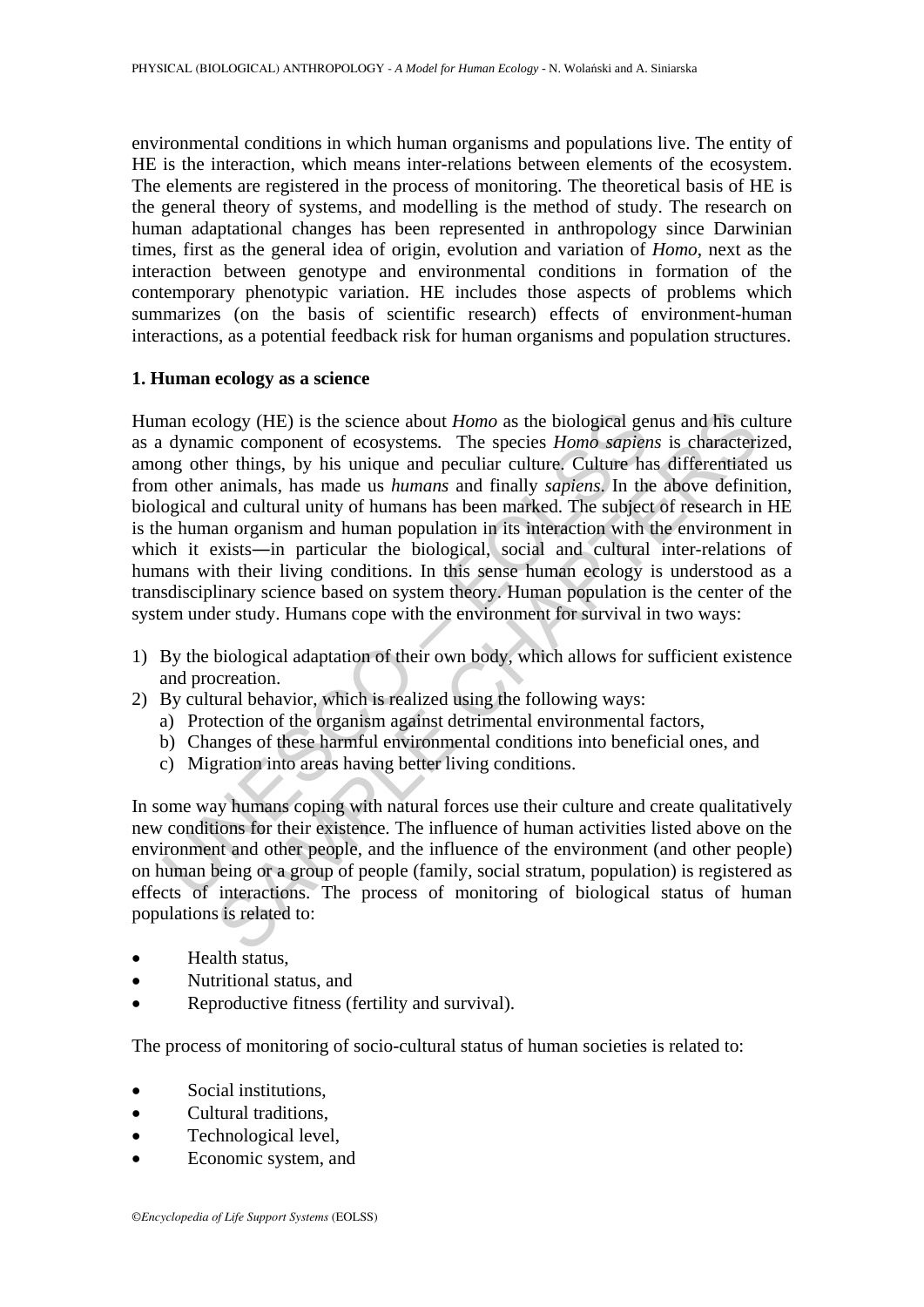#### Political system

The main difference between bioecology and human ecology is that bioecology does not include research on adjustments on organism level and cultural adjustments to environment, which are the immanent subjects of HE. These two problems are basic to environmental protection and environmental problems of health care, nutrition, family planning, and well-being of human populations and societies.

### **2. Human ecology, and environmental protection and nature conservation**

et. However, a very important problem of human ecology concerneal plant and animal species, that means the destruction of ecosy how this phenomenon affects human living conditions and humisms and the structure of human pop strates we cance the mail of the mail of the mail of the mail of the mail of the mail of the main of the sumal receives the extinction of ecosystem equilibrit is phenomeno affects human living conditions and human life (hu Research on endangered species and disappearing human civilizations, in some sense, is parallel. The former problem is a subject of ecology, while the latter is one of cultural anthropology. These are extremely important problems for the future of life on our planet. However, a very important problem of human ecology concerns the extinction of several plant and animal species, that means the destruction of ecosystem equilibrium, and how this phenomenon affects human living conditions and human life (human organisms and the structure of human populations). Another problem concerns the value of disappearing cultures, which had a way of life in a specific natural and social environment, for the future of humanity. Like particular species of plants and animals, which have a unique type of gene combinations (genotypes), practices and customs (results of human experiences) are unique for particular cultures. Various types of genotypes of many species were selected in different ecosystems, whereas various cultural behaviors and customs were the basis for effective survival of human societies. Whereas ecology (geoecology and bioecology) is the scientific background for nature conservation and environmental protection, human ecology is a scientific base for protection of the environment of human life. Humans are peculiar organisms among animals, not only because of their specific gene pools, but especially because their culture, social relations and symbolic communications are unique.

Human ecology (in addition to the population level, and biological mechanisms with which bioecology is concerned) takes into consideration adjustments on the individual level (*environmental physiology*) and cultural adaptational behavior (*cultural anthropology*). The part related to adaptational changes of individual subjects (their organism, psyche, and cultural behavior) is very important for evaluation of changes within the environment in which they live.

In the past, adaptation had mainly acted on the population level, and natural selection had eliminated inadequate (*maladjusted*) subjects. In contemporary civilization, where medicine, education and welfare are highly developed, this directional selection does not exist. Stabilizing selection works against extremes of variation. In this sense, most scientists share the opinion that the biological evolution of *Homo sapiens* does not exist any more. The human species is evolving only as a cultural creature.

Human ecology *per se* is not about nature changes, even though anthropo-pressure is making some species of fauna and flora extinct. Neither is HE about nature protection and environmental management. If human populations change environment, this is a subject of research in *ecology, geology, economics*, and even *political sciences*, with humans as the species existing in this ecosystem. The main interest of HE is how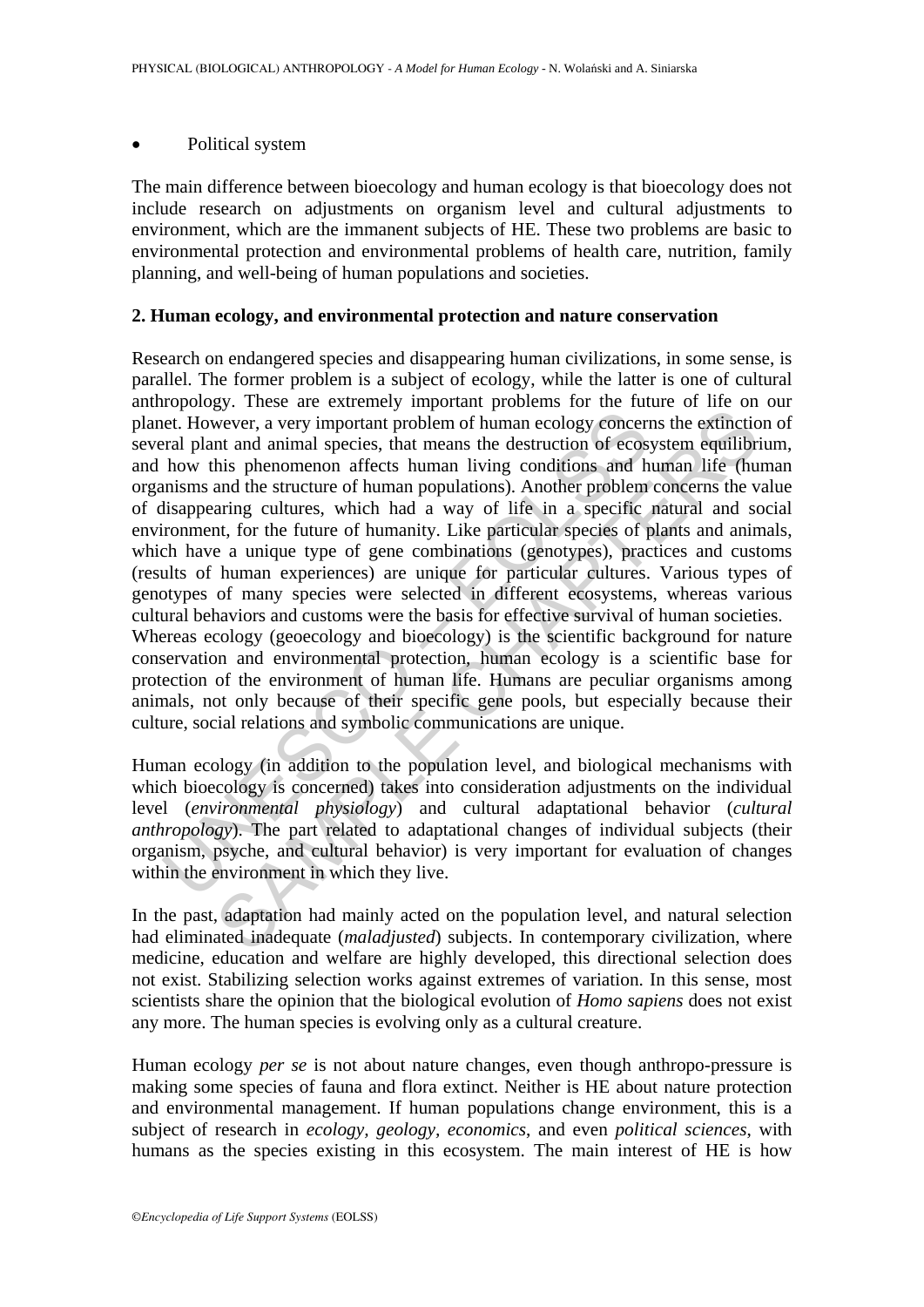environmental changes, not only caused by anthropo-pressure, affect (in the last case as a feedback mechanism) humans on the individual and population level.

#### **3. Monitoring of the biological status of a population**

siological and biochemical examinations, psychomotor fitness, measurements of working capacity, etc.). The nutritional stat surements of body composition, and concerns proteins, fat and m he organism, and it supply with en cal and biochemical examinations, psychomotor fitness (physical fit<br>surements of working capacity, etc.). The nutritional status is evaluate<br>cnts of body composition, and concerns proteins, fat and mineral compon<br>anism, a The only objective way to register the influence of environment (living conditions) on humans is evaluation of their biological status. Health is not only the lack of diseases, but should be understood as full psychophysical well-being. We can measure the health status using negative (ill health) and positive (good health) indices. Existence of diseases (registered as frequency of illnesses, or causes of deaths) is included into the negative indices of health. The positive indices of health are more objective. They include measurements of physical status and fitness of the organism, and this mechanism is based on evaluation of morphological measurements (anthropometrics), physiological and biochemical examinations, psychomotor fitness (physical fitness tasks, measurements of working capacity, etc.). The nutritional status is evaluated by measurements of body composition, and concerns proteins, fat and mineral components of the organism, and its supply with energy and vitamins. Reproductive fitness is evaluated by fertility of each family and survival to the mean age of reproductive period. The synthetic index of reproductive fitness at the populational level uses data concerning mortality and fertility in each age group, and measures the probability of an average population member taking part in the production of a new generation. In human ecology not only the proportion of mortality to fertility is important, but also information about which couples have more children and what biological properties are characteristic for subjects who died, in relation to general population and in the presence of existing conditions. The evaluation of well-being on the basis of psychological selffeelings, and/or cultural practices is not accurate because it depends on emotions, and this opinion can be frequently changed. The evaluation of social and cultural means of adaptation to environment is also not a measure of well-being, since it is only a method used by society to cope with existing conditions.

## **4. Interaction and ecosystem modelling**

Sociological studies on the role of social institutions in a particular area monitor the collective actions of the people who settled there. Ecological studies on species living in the ecosystem are monitoring a *biocenosis*, but not yet an *ecosystem*. Ethnological studies on cultural behavior of a particular ethnic group monitor the activities of this group, in other words, how the people cope with the environment using cultural means. Medical and anthropological studies on human populations from the point of view of health status, physical development, nutritional status, and fertility monitor the biological status of a human population. Such studies have traditionally been realized for at least half a century, initially within classical disciplines like sociology, ecology (zoology or botany), ethnology, epidemiology or human biology. This is not "human ecology" and it does not make sense to use the term. Each of the traditional scientific disciplines monitors and describes, from its own point of view, *humans and/*or *(rarely) their environment*. The process of monitoring only, is not a science per se, because it answers only the question "*what*".

Contemporary science answers the questions "*how*" and "*why*". Within each scientific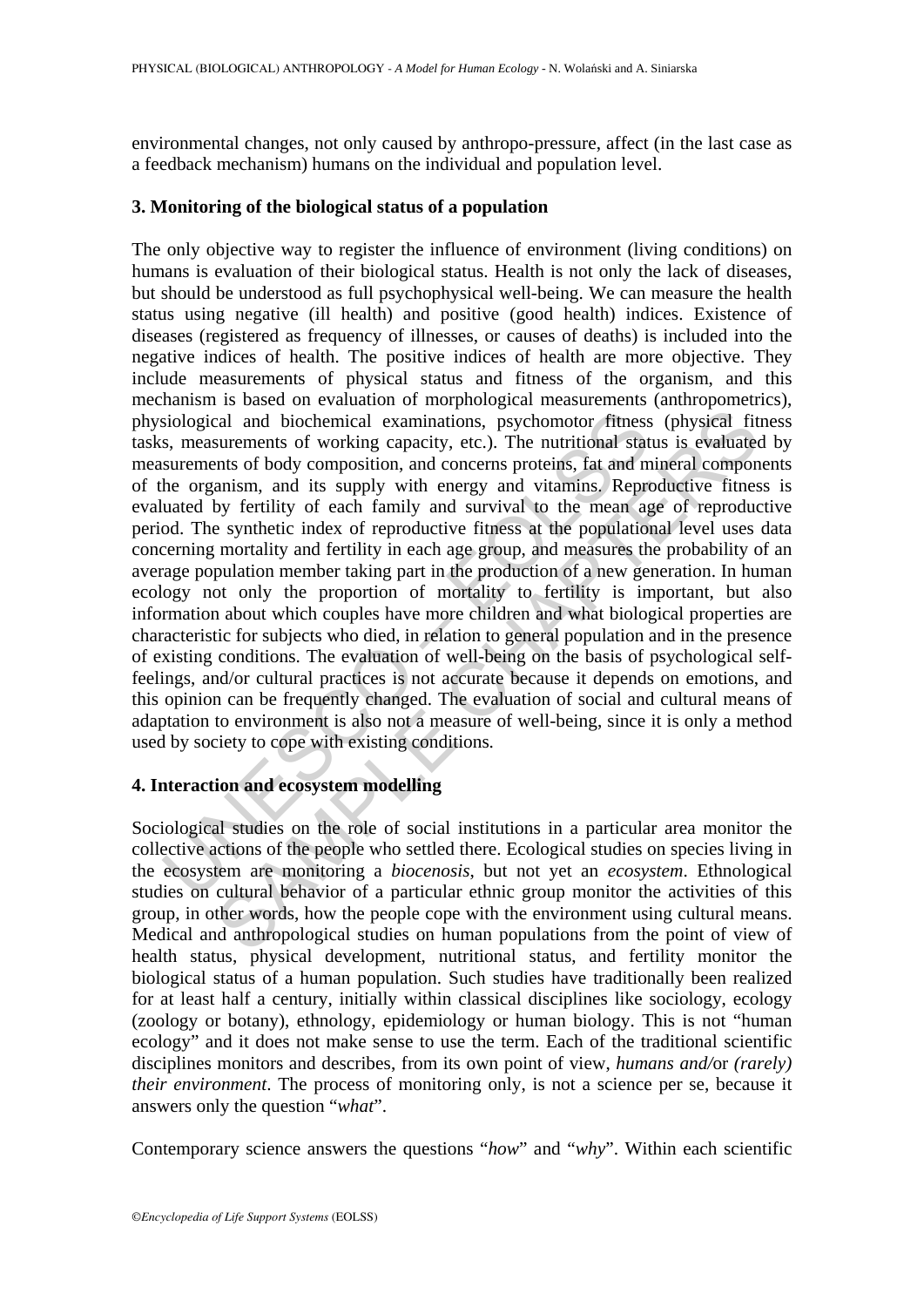discipline these questions are asked, and phenomena interesting from the point of view of these two questions are mostly studied. The method of analysis, which also serves also for further discussion and conclusions, related to mechanisms of interaction, is modelled. This activity requires cooperation between different specialists and mathematicians specialized in programs of modelling. The main methodology of HE is a description of a system in which elements are interrelated, which means construction of the interaction model.

This model is related to the ecological system in which a human population is located as the center. This step is called modelling and is a basis for research in both, bioecology (studies on communities of various species with their environment as a background and in the aspect of energy flow and matter turnover, e.g. a nutritional net), and in HE, where adaptational changes of human populations to environment are studied.

the HE aspect, the biological status of a population is a mirror<br>ditions, including matter turnover and energy flow thorough the<br>ecosystems in which the population lives. This population has<br>ement and ecosystem (*amhropo-p* aspect, the biological status of a population is a mirror of environme<br>including matter turnover and energy flow thorough the human settlem<br>states in which the population lives. This population has an impact on<br>and ecosyst In the HE aspect, the biological status of a population is a mirror of environmental conditions, including matter turnover and energy flow thorough the human settlements and ecosystems in which the population lives. This population has an impact on its settlement and ecosystem (*anthropo-pressure*), and is then an object of a feedback influence from the changed environment. The genetic and cultural (symbolic) information transmitted through this system is also an important subject of research. Models show a network of inter-relations between causes and effects and this explains mechanisms of changes in natural environment, social institutions and cultural practices. Models describe the way of management of environment and its (including a feedback mechanism) influence on the biological status of human populations. In ecological language, it is the examination in terms of matter turnover, and energy and information flow through the ecosystem. During this process the elements of ecosystems are changed. The main component of this model is a human population, which is related to the environment in a biological and cultural way.

The human niche, in additions to biological connections, which is common for all living organisms as a result of their needs, includes also social connections and cultural relations, which are specific only for humans. Human culture, characterized by prediction of future and tools' behavior, is a very important part of the ecological niche. As a matter of fact, cultural relations make the modelling of human societies much more complicated than other ecosystems, in which the analysis is limited to examination of energy flow and matter turnover, without the symbolic information flow. As a consequence, the modelling of "natural ecosystems" is rather well developed, but modelling of human societies is in an early stage of development.

Contemporary studies in human ecology (as the transdisciplinary stage) do not exist without complex research on humans together with complex research on their environment. Biological mechanisms of adaptation of individual organisms and populations of *Homo sapiens* to the environment, and social and cultural forms of this adaptation are parallel studies together with investigations of environmental conditions in which organisms and human populations live. This means that HE is interested in the time and place where the population lives. This range must include not only the place where individuals actually live, but also places where their growth and development took place (the process of onto- and phylogeny), as the part of the ecosystem. In other words, that part of an integrated ecosystem, in which a certain sociocultural system has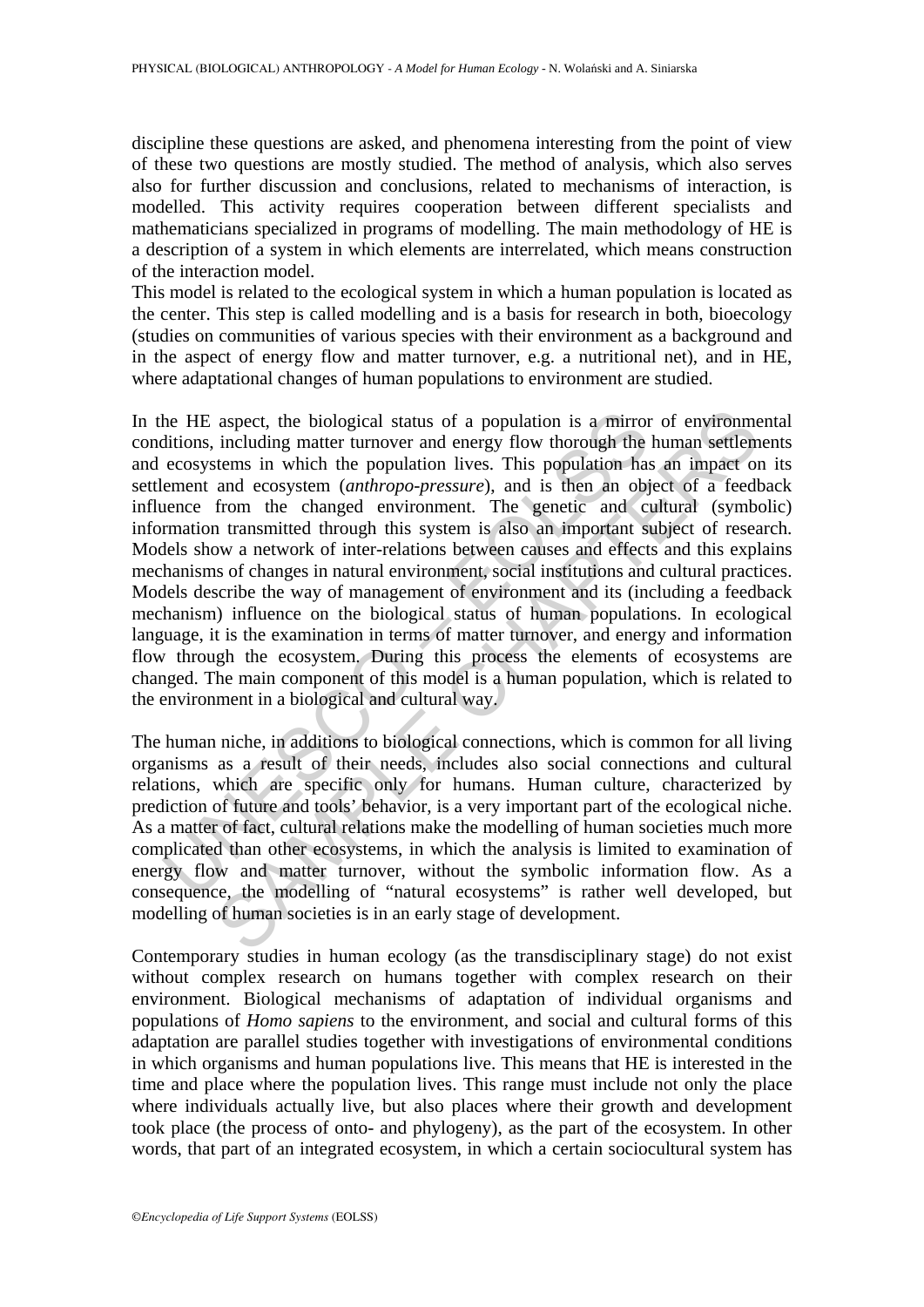been developed, has to be carefully studied. Mathematical tools, which were introduced to human ecology, allow for continuation of synthesis of systemic studies. Factor analysis makes it possible to identify the principal components (latent factors) of both―the environment and human organisms and populations. These latent factors are not correlated with each other. Several forms of multifactorial analysis of regression and analysis of variance give results, which allow understanding and calculating interrelations between natural elements of environment and society, and the biological and sociocultural entity of humanity.

### **5. Origin and development of human ecology**

Human ecology as an institutional structure has its history. The concept of research has been represented in anthropology since Darwinian times, first as the general idea of origin, evolution and variation of *Homo* in particular conditions, next as interaction between genotype and environmental conditions in formation of phenotypic variation. Finally, research and teaching has become the most important activity in this science.

### **5.1. Monodisciplinary human ecology**

in, evolution and variation of *Homo* in particular conditions, ween genotype and environmental conditions in formation of phally, research and teaching has become the most important activity **Monodisciplinary human ecolog** buttion and variation of *Homo* in particular conditions, next as interactionly and variation of *Homo* in particular conditions, next as interactionty and environmental conditions in formation of phenotypic variate earch In 1916, the term *human ecology* was used the first time by Huntington, a famous American geographer and traveller. There was a crisis in geography, because the description of its objects (lands, oceans, islands, continents, mountains, etc.) had been almost finished, and he tried to open new perspectives for this discipline. Huntington described a new concept explaining the entity of inter-relation between geological contents, the landscape of our planet and objects on its surface, and analyzed human populations and their cultural products on the background of environmental conditions. Huntington believed that climatic factors and their variations (fluctuations) determine human capacity and possibilities.

In some way the similar goal was sought by the Chicago sociological school of Park in the early 1920s. They took from biology the environmental background as the sociological doctrine that states that jointly settled territory unites the people into a society, and influences the character and structure of social inter-relations and institutions. Such inter-relations have both biological and cultural characters.

About 20 years later, human ecology was understood as a discipline in medicine, called epidemiology, which was created when environmental causes of diseases (etiology) were considered. This doctrine had a very positive influence on epidemiology, changing its understanding from ecology of diseases into ecology of health. This introduces problems concerning environmental health values and health promotion.

Similar *monodisciplinary* concepts had also existed in some other disciplines: psychology, ethnology (cultural anthropology), archeology, etc. There was no need to emphasize anthropology, because this discipline was, from the beginning, the main issue of human ecology, as mentioned above, starting from the Darwinian theory of natural selection explaining the origin and evolution of *Homo* by natural phenomena. The roots of human ecology are in several classical disciplines, but human ecology does not belong to any of them.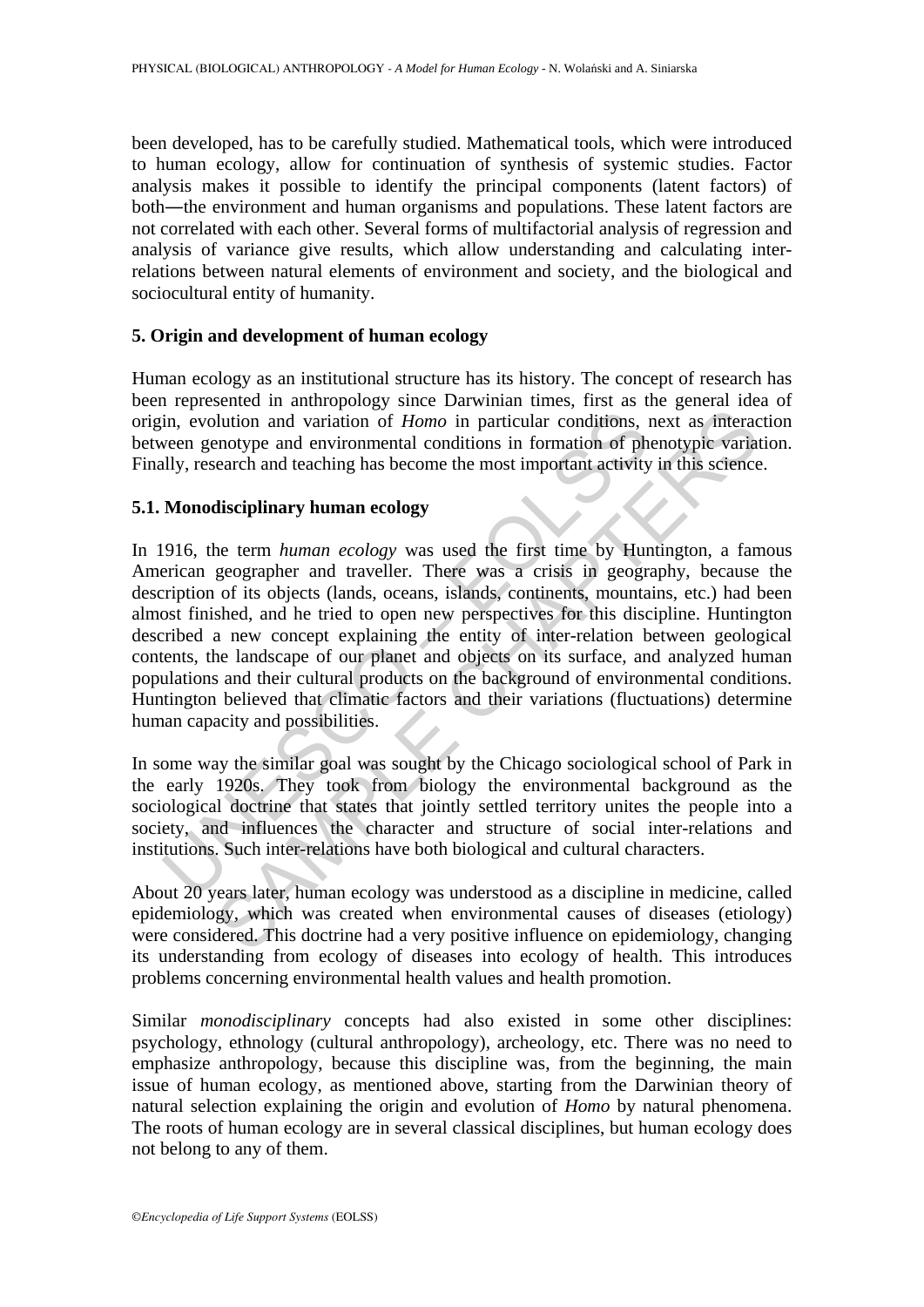### **5.2. Multidisciplinary human ecology**

In 1964 the "International Biological Programme" (IBP) was initiated, and within its structures the "Section of Human Adaptability" (HA) was created. This section had been initiating, organizing and coordinating studies of adaptational changes of human populations to changing environmental conditions in various biomes, and in various stages of civilizational development. Two main streams of studies were propagated. The first one included the influence of environment on:

- 1. Ontogenetic development
- 2. Adaptational changes in adult organisms
- 3. Structure of morbidity
- 4. Gene frequency (including gene pools of population's of ancient cultures)

The second stream included studies on traditional populations in the aspect of their adaptation to and management of extreme environmental conditions―cold, high altitudes, tropics, and arid zones (deserts).

second stream included studies on traditional populations in to<br>tation to and management of extreme environmental cond<br>udes, tropics, and arid zones (deserts).<br>including the HA section, did not use the research methods use IBP, including the HA section, did not use the research methods used by many different specialists; regions (ecosystem, landscape, settlement) were not studied according to their climate, fauna, flora and human populations. Investigations were made by the same comparable, unified methods, but observations and measurements (e.g. morphological, physiological, hematological, and psychomotor) were not conducted on the same subjects. Various cohorts, populations, regions or even continents were studied. Thus, it was impossible to study causal and coincidental relations of various properties observed in a certain environment. It was a patchwork of knowledge, and impossible to synthesize. Because of this the results have never been interdisciplinarily elaborated, as real syntheses.

d stream included studies on traditional populations in the aspect of to and management of extreme environmental conditions—cold, ropics, and arid zones (deserts).<br>
ling the HA section, did not use the research methods use Since the end of the 1950s, Paul Baker in the USA had been giving lectures under the title human ecology, and at the same time Napoleon Wolański had organized several interdisciplinary field research studies on the same topic and created in Poland a scientific institution in the area of human ecology. This was the first world-scale such institution. *The Laboratory of Child Ecology* was created in the years 1958-60 and was officially established in 1961 as the National Research Institute of Mother and Child. In 1969 it was transferred into the Polish Academy of Sciences as the *Department of Human Ecology.* Since the beginning these institutions have been realizing complex investigations based on more than 2000 families, two-three generational, which settled different climatic and economic regions of Poland. More than 600 morphological, physiological and psychomotor characteristics on each individual were measured. These studies were granted by the National Institutes of Health (US PHS), then by the International Biological Programme and several Polish governmental grants.

The definition of human ecology, used at that time, as "*the science about Man and his environment*" was rejected in the late 1970s. It was calculated that this defined area contains about 70% of human knowledge, which means that this is a discipline about almost everything. It was recognized instead as a topic for philosophical speculations.Since 1964 and for a period of about twenty years, human ecology developed in the so-called *multidisciplinary stage*.